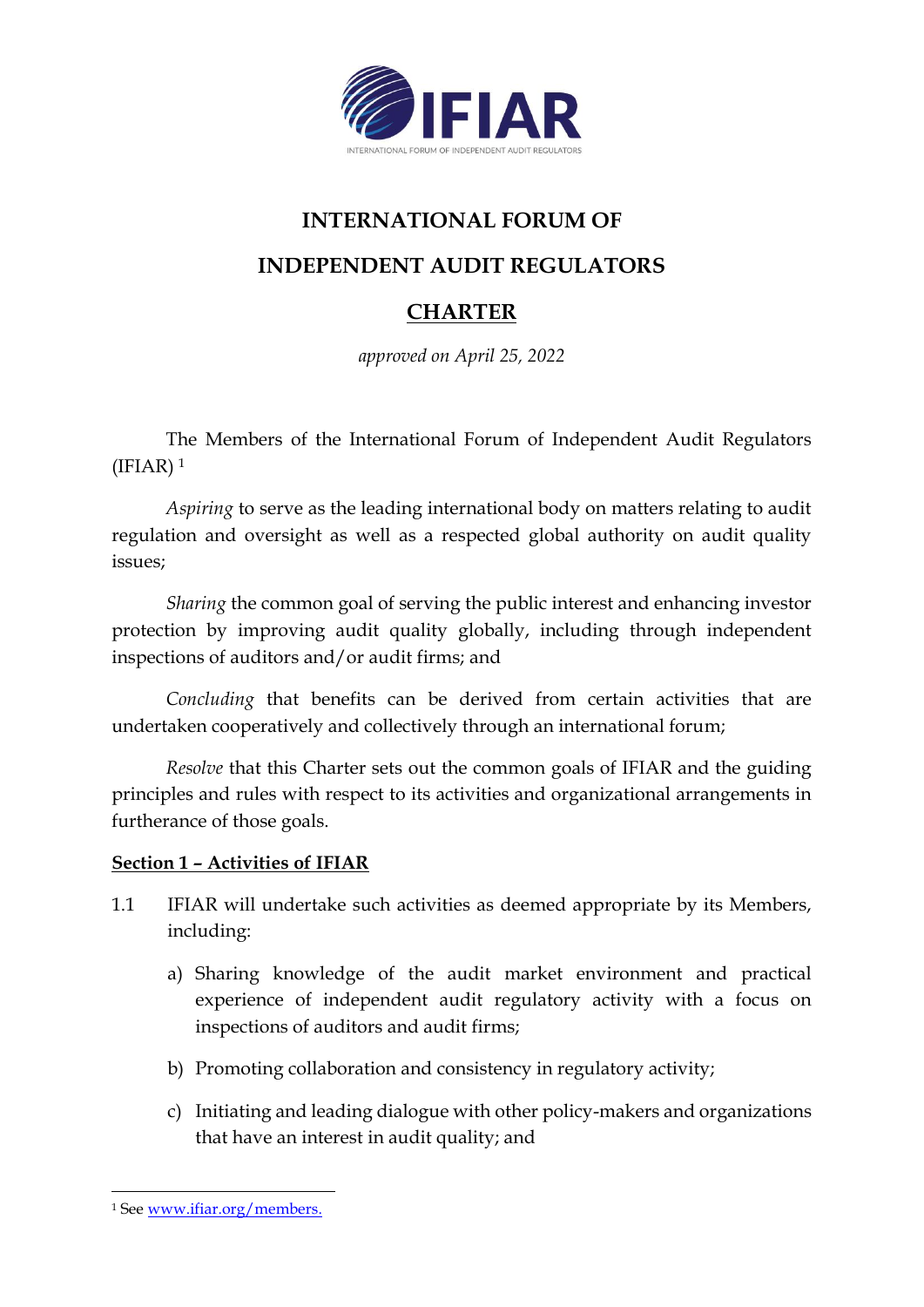- d) Forming common and consistent views or positions on matters of importance to its Members, taking into account the legal mandates and missions of individual Members.
- 1.2 Any views or positions adopted by IFIAR shall not be binding on its Members and Associates. Where Members have differing views, if required or appropriate, this should be communicated externally.

## **Section 1a – Definitions**

- a) *Associate* is a regulator that meets the Associate membership criteria and is approved per Section 2.2 as an Associate of IFIAR and as an associate member of the Association. An Associate doesn't have voting rights.
- b) *Association* is the International Forum of Independent Audit Regulators Association as established under the Japanese *Act on General Incorporated Associations and General Incorporated Foundations*;
- c) *Board* is the board of IFIAR comprised of nominated members and elected members pursuant to Section 4;
- d) *Chair* is an Officer of IFIAR elected pursuant to Section 4.12 and a representative Director of the Association;
- e) *Vice-Chair* is an Officer of IFIAR elected pursuant to Section 4.12 and a representative Director of the Association;
- f) *Director* is a natural person mentioned in Article 16 of the Articles of Association;
- g) *Executive Director* is the person mentioned in Section 6.2;
- h) *General Assembly* is a body of the Association and composed of all the Members of the Association;
- i) *Member* is a member of IFIAR and a member of the Association and is:
	- i. a regulator that meets the criteria in Section 2.1 and is approved in according to Section 2.3; or
	- ii. two or more regulators together from the same jurisdiction that meet the criteria in Section 2.1 and are approved according to Section 2.3 in conjunction with Section 2.4;
- j) *Officers* are the persons mentioned in Section 5.2 and are the Chair and Vice-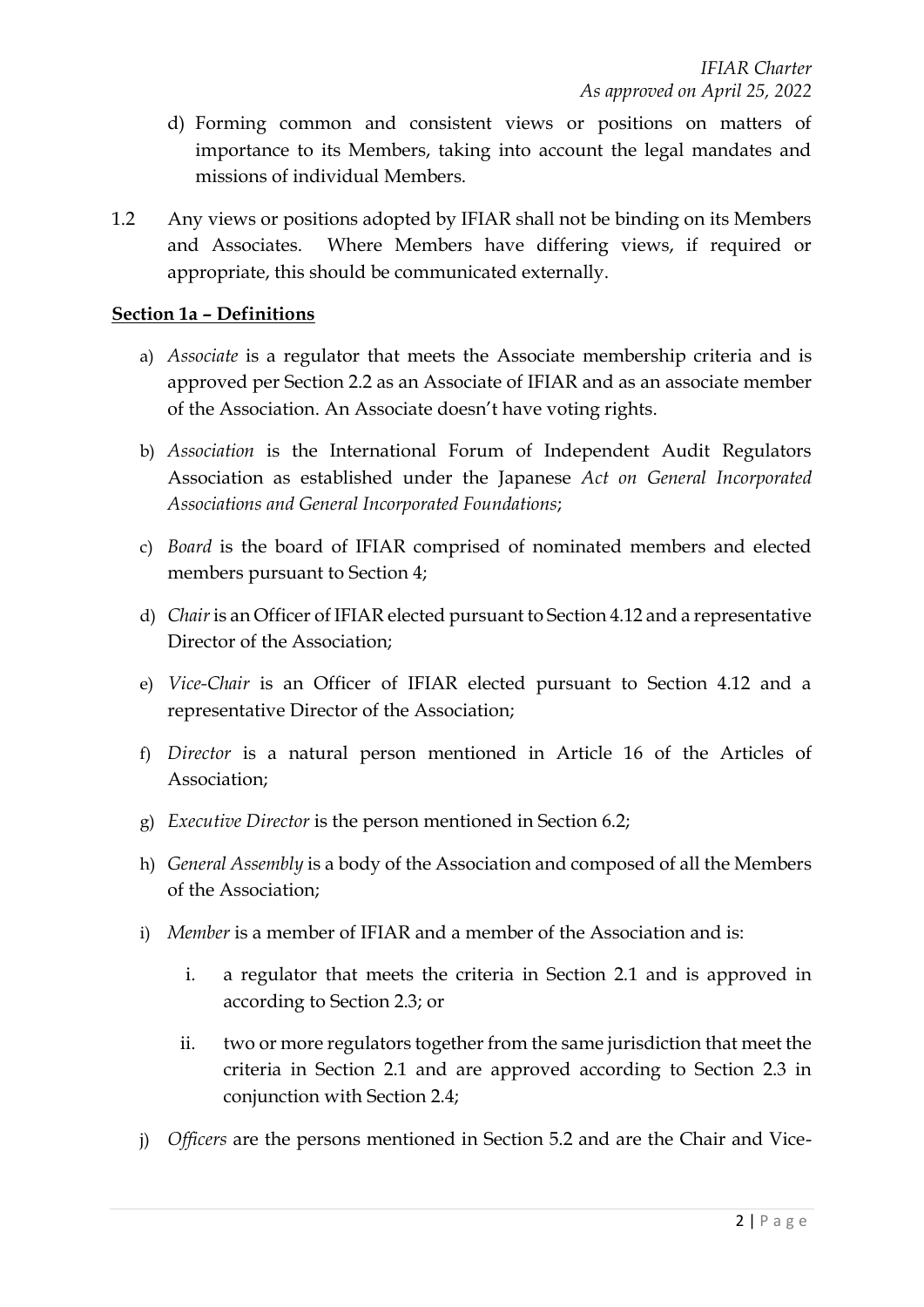Chair of IFIAR and the Association;

- k) *Secretariat* is the secretariat of IFIAR as mentioned in Section 6.1;
- l) *Task Forces* are the task forces created by the Board pursuant to Section 5.1.b;
- m) *[intentionally deleted]*
- n) *Working Group*s are the working groups that are approved by the Members on recommendation of the Board pursuant to Section 5.1.b.

## **Section 2 – Membership of IFIAR**

- 2.1 Membership shall be open to regulators that are both:
	- a) Independent of the audit profession. The audit profession includes, for example: audit firms, professional bodies and bodies or entities associated with the audit profession. Indicators of independence from the profession include:
		- i. A majority of the relevant governing body are non-practitioners (with an appropriate cooling off period for former auditors); and
		- ii. Funding of the regulator is free of undue influence by the audit profession; and
	- b) Engaged in audit regulatory functions in the public interest, and, in particular:
		- i. Ultimately responsible for the system of recurring inspection of audit firms undertaking audits of public interest entities, including regulatory measures taken as a result of inspections; and
		- ii. Exercising that responsibility either directly or through independent oversight.
- 2.2 Applicant regulators who meet IFIAR's membership requirements in Section 2.1 a), and which have due authority in their jurisdiction with respect to the membership requirements in Section 2.1b) but have not yet actively implemented the system contemplated under Section 2.1 b) i. or the exercise of responsibility contemplated under Section 2.1 b) ii. can apply for a status of Associate with IFIAR. The status of Associate shall not exceed four years and shall only be available to non-Members and only available for a single term. If the application is accepted, Associates will be required to pay an annual fee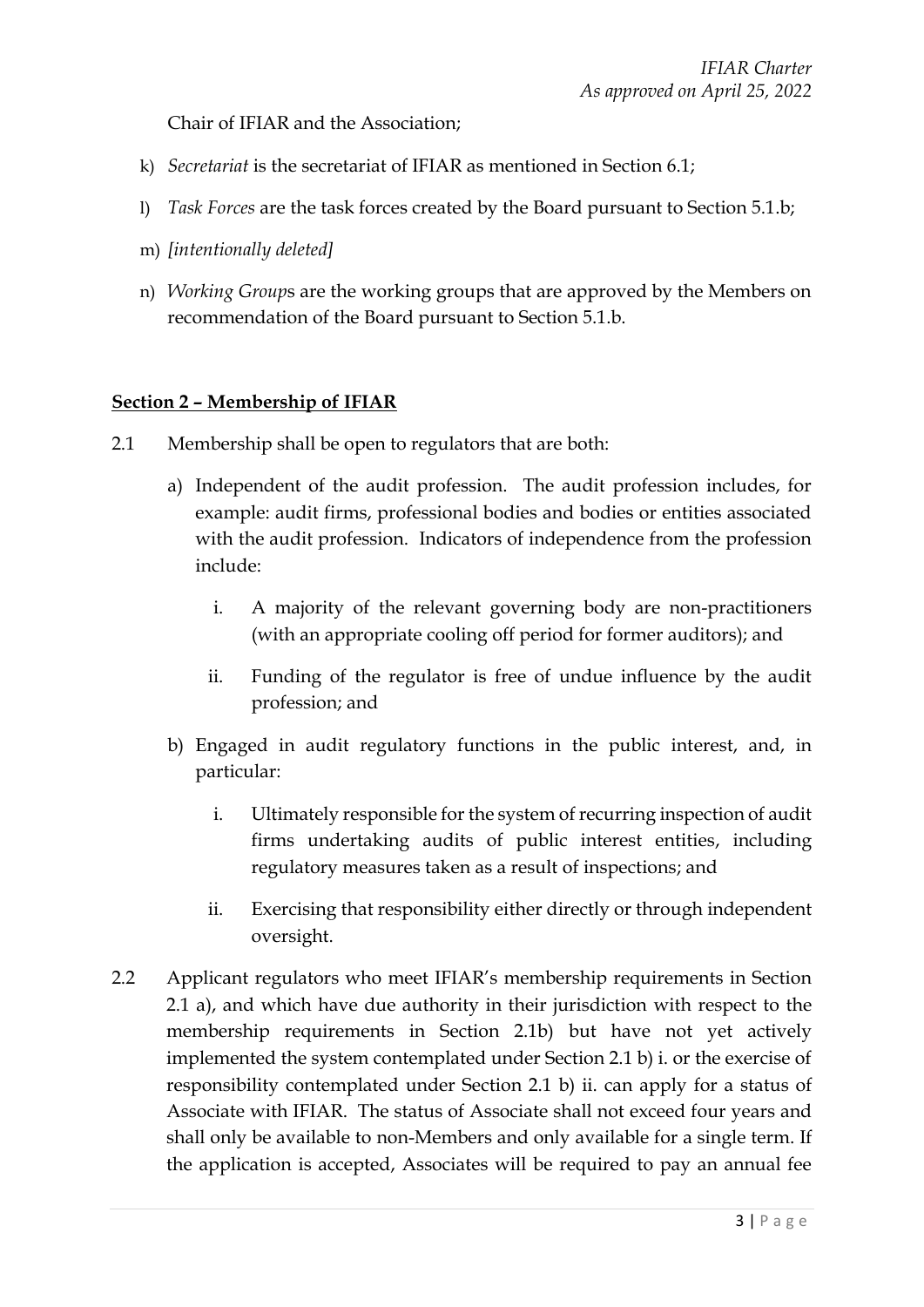(pro rata in the first year depending on admission date). Associates may participate in IFIAR plenary meetings and workshops and receive ordinary IFIAR communications. Beyond that, Associates shall have no membership rights such as voting rights, the right to participate in Working Groups or to serve on the IFIAR Board; beyond the foregoing or as otherwise specified herein, other rights to participate in IFIAR activities will be decided on the relevant merits on a case-by-case basis by the Members, Board or Officers of IFIAR, as appropriate. At any time that the Associate is assessed by the Officers as meeting all the membership requirements in Section 2.1 and then approved by the Board to become a Member, the Associate shall pay full dues, pro-rated for the remaining period of the financial year, and that Associate will thereafter be a Member.

- 2.3 The Board will review applications for IFIAR membership in accordance with Sections 2.1, 2.2 and 5.1.c. If the Board determines that a membership application meets the relevant membership criteria and presents no issues or concerns, the Board shall give notice to Members of its recommendation to approve the application. Unless a Member objects within one month after that announcement, the Board will take note of the consensus to approve the applicant as a Member or as an Associate. If there is any objection, the Board will organize a vote by the Members, either at the next plenary meeting or by written procedure between plenary meetings.
- 2.4 In the case where there are two or more regulators from the same jurisdiction that have been approved according to Section 2.3, they together are considered as one Member or Associate.
- 2.5 If a Member or Associate ceases to continue to meet the membership criteria outlined in Section 2.1 or 2.2, as the case may be, this may also lead to suspension and possible termination of membership.
- 2.6 IFIAR recognizes the value of exchanging ideas and information with organizations that have demonstrated an interest in the integrity of the financial reporting system and the quality of audits through their activities or mandate. Accordingly, if approved by the Members in accordance with Section 3, IFIAR will extend invitations of observership to such organizations.
- 2.7 Observers will be invited to attend all plenary meetings, recognizing that the Chair may close portions of the meetings to observers or Associates for discussion by the Members of confidential supervisory matters or sensitive internal issues.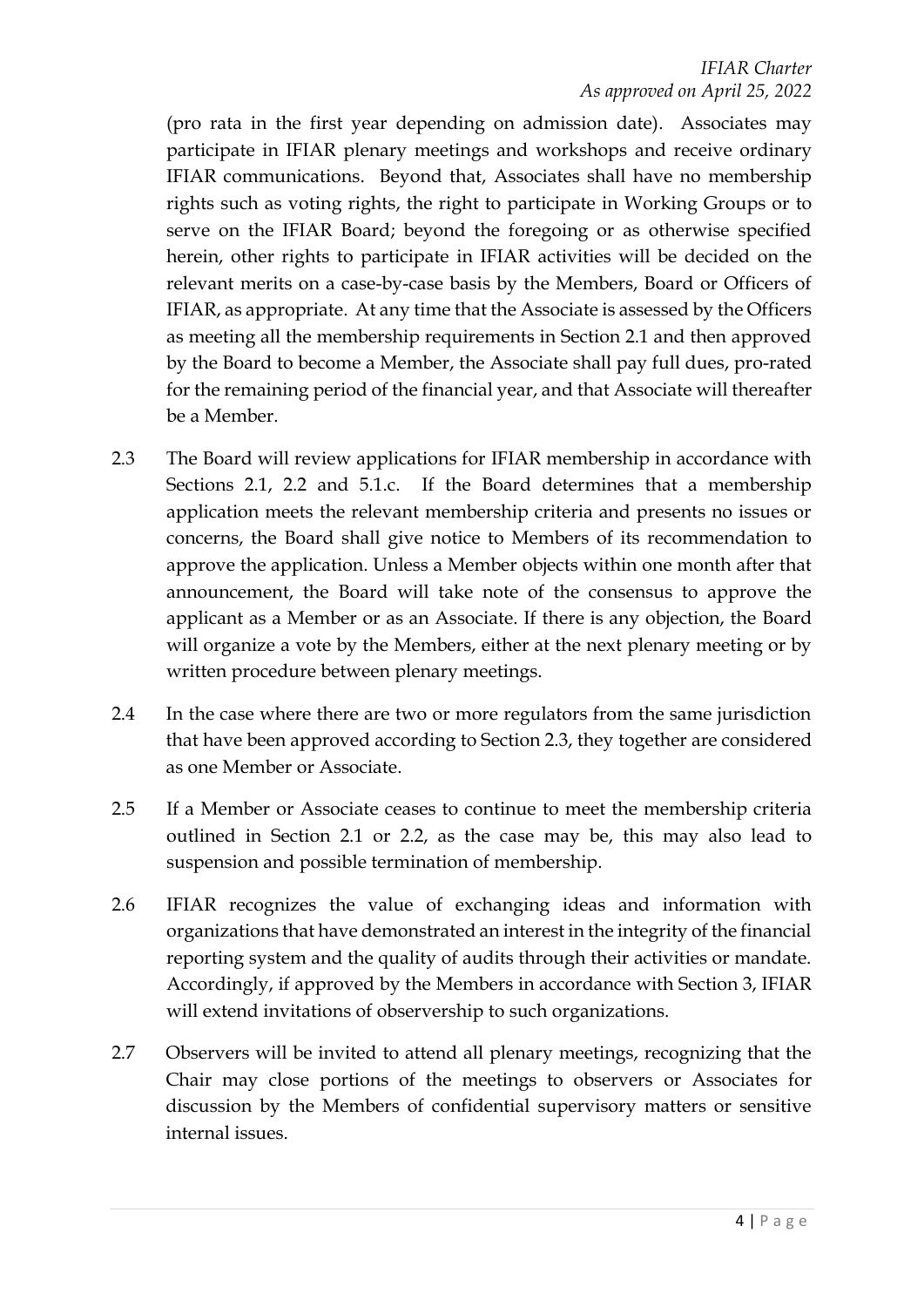- 2.8 In consultation with the Board, the Officers may invite on an *ad hoc* basis, any organization that is not a Member or Associate to all or part of a particular plenary meeting or to IFIAR-sponsored workshops. Such invitees will be treated as observers for only that meeting or workshop to which they are invited.
- 2.9 Any Member that wishes to terminate their membership must notify the Officers in writing at least one year in advance of the intended date of termination and is therefore required to pay the full following year's membership fee.

#### **Section 3 – Decision making arrangements**

- 3.1 Decisions shall be made by consensus<sup>2</sup> whenever possible. When it is not possible after reasonable efforts to reach a consensus, a decision may be taken by vote as set forth below:
	- a) Decisions by vote shall normally be made during plenary meetings but, when needed, may be made by written procedure according to the provisions of Section 3.6.
	- b) There is only one vote per Member/jurisdiction. In case of a situation referred to in Section 2.4, the regulators shall coordinate their vote prior to voting.
	- c) A quorum for the conduct of business in plenary meetings, including decisions by vote, shall consist of two-thirds of the Members. Members without voting rights are not included in the count for the determination of the quorum.<sup>3</sup>
	- d) The election of Officers, as set forth in Section 4, shall require a simple majority of all those Members present and voting in a plenary meeting at which a quorum is present, or by written procedure in accordance with Section 3.6 and 4.12.c and/or d.
	- e) The election of elected Board members, as set forth in Section 4.4 shall require a plurality of all those Members present and voting at a plenary meeting at which a quorum is present, meaning that the candidates who

<sup>2</sup> Consensus means that the Officers have determined that there is either unanimous Member support in favour of adoption of a proposal or, alternatively, that there is no objection by any Member to such adoption.

<sup>&</sup>lt;sup>3</sup> Pursuant to Sections 9.6, 2.5 and 2.2, respectively, a Member that is in arrears of its dues, a suspended Member and an Associate are not authorized to vote.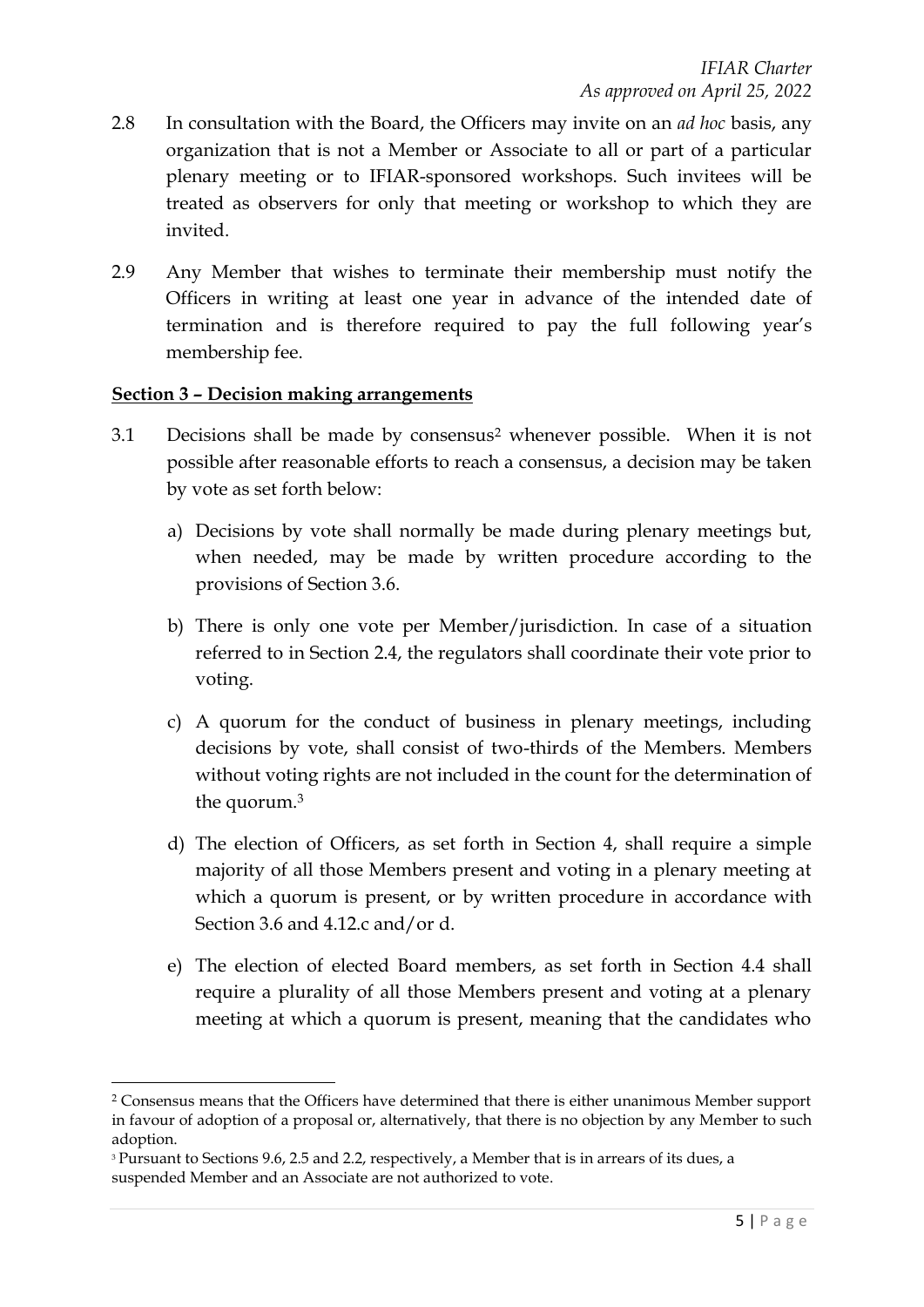receive the most votes shall fill the open position(s).

- f) Where there is no consensus, all other decisions taken by vote shall require the consent of at least 90 percent of the: 1) Members present and voting at a plenary meeting at which a quorum is present when the vote takes place at such meeting; or 2) Members voting when the vote is done by written procedure in accordance with Section 3.6.
- 3.2 The Members shall decide upon the following:
	- a) The application of a new Member or a new Associate in case an objection has been brought forward in accordance with Section 2.3;
	- b) The suspension or termination of a Member or Associate;
	- c) The acceptance of observers as set forth in Section 2.6;
	- d) The IFIAR Strategic Plan;
	- e) The Board's recommendation to create, suspend or dissolve Working Groups;
	- f) Any substantive changes to the terms of reference for Working Groups;
	- g) IFIAR's fee structure as set forth in Section 9.3;
	- h) IFIAR's annual budget and fee levels as set forth in Section 9.4;
	- i) Communicating views or positions, subject to the provisions of Section 3.4;
	- j) Joining any other organization as a member or observer;
	- k) The election of the elected members as set out in Sections 4.4 and 4.5;
	- l) The confirmation of the determination of nominated members as set out in Sections 4.6 and 4.7;
	- m) The election of the Chair and the Vice-Chair in accordance with Section 4.12;
	- n) All other decisions that are not delegated to the Board or the Officers, and that remain with the Members according to Section 5.3; and
	- o) All decisions on which the Board did not reach a consensus as mentioned in Section 4.10, except for personnel matters as mentioned in Section 5.1.a;
	- p) All matters under the Articles of Association for which the Members (as the General Assembly under the Association) are ultimately responsible.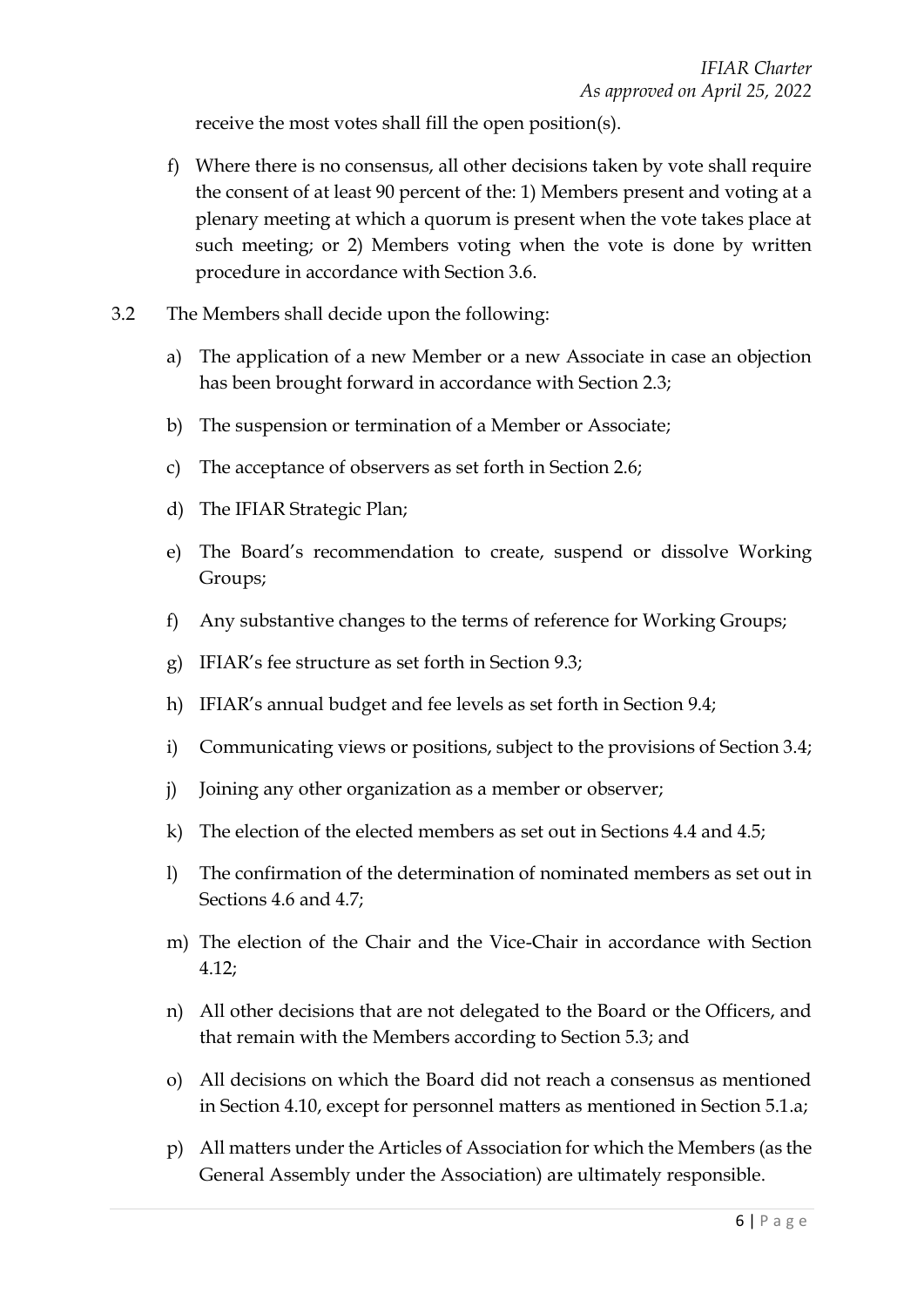- 3.3 An abstention from a vote or a vote against a proposal by any Member(s) will be duly noted in the document in which views or positions are recorded, if requested by such Member(s).
- 3.4 When IFIAR expresses a position either by consensus or pursuant to the voting provisions of Section 3, such position will be expressed in accordance with the Communication Policy in effect at the time the position is expressed.
- 3.5 If the Members have agreed to a proposal at a plenary meeting subject to the subsequent approval of the governing body of one or more of those Members, then the proposal shall be adopted as of the earlier of the date all such Members seeking such approval have provided written notice of the approval or the date occurring three months after the decision has been agreed.
- 3.6 Votes by written procedure shall be carried out at the discretion of the Officers, after consultation with the Board. Votes by written procedure shall be carried out in a manner to be prescribed by the Officers, taking into account the need to give Members a reasonable time to review the matter on which the vote is being taken. The Officers, in consultation with the Board, may extend a voting period once. Two-thirds of the Members must participate by providing a vote prior to the stated deadline to constitute a quorum. Members without voting rights are not taken into account for determining the quorum.

## **Section 4 – IFIAR Board and Officers**

- 4.1 IFIAR shall have a Board of up to 16 members that will carry out such duties as are delegated to it in Section 5. The Board shall be composed of 8 "*nominated members*" and up to 8 "*elected members*" elected from the entire eligible membership of those that are not *nominated members*. Board seats are held by a Member and not by an individual. If a Board member is a Member that is comprised of multiple regulators as mentioned in Section 2.4, that Board member should coordinate with all regulators in its jurisdiction.
- 4.2 In order to qualify for Board membership, any prospective Board member (whether nominated or elected) must have the following general qualifications:
	- a) have been a Member of IFIAR for at least four (full) years prior to the election. For the avoidance of doubt, time spent as an Associate does not count towards fulfilling the four-year requirement;
	- b) have been current in its payment of IFIAR dues during each of the four years prior to the election;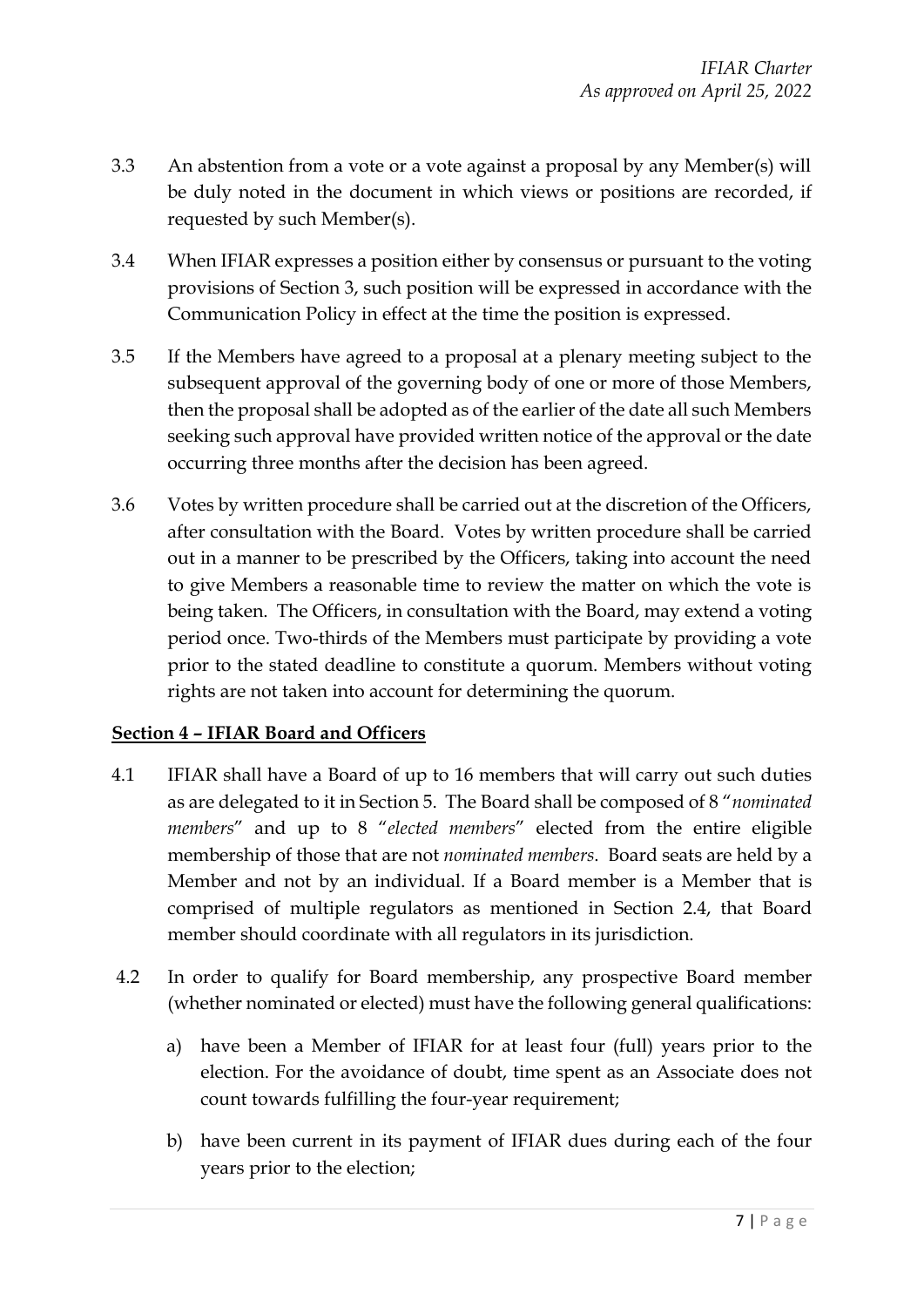- c) agree to send representatives to Board meetings who are independent of the audit profession and to keep meeting materials confidential from those who are not independent; and
- d) during each of the four years prior to the election, must have participated in the work of IFIAR and its Working Groups, based on the following:
	- i. Regular attendance at plenary meetings, Inspection Workshops and meetings of the Working Group(s) in which the Member participates;
	- ii. Regular and timely response has been made to IFIAR surveys and votes by written procedure.
- 4.3 A determination of which Members will serve as *nominated members* shall be based on a point system in which those Members meeting the qualifications of Section 4.2 and receiving the largest number of points will be invited to serve. *Nominated members* may accept or reject the invitation within thirty days after receiving the invitation. The acceptance or rejection should be made in writing to the Officers. In the case of a rejection, the vacancy will be filled by the Member with the next highest number of points. The Member that rejects the invitation to become a nominated member cannot become an *elected member* for that four-year Board term for nominated members. The final determination is subject to confirmation by the Members as set out in Section 4.6.
	- a) With respect to determinations each Member will be assigned:

1) up to 50 points for its market capitalization as published in the most recent World Bank statistics or statistics from another well recognized authoritative source, as follows:

- 10 points: market capitalization between \$0 and \$1 trillion
- 20 points: market capitalization >\$1 trillion, up to \$2 trillion
- 30 points: market capitalization >\$2 trillion, up to \$3 trillion
- 40 points: market capitalization >\$3 trillion, up to \$4 trillion
- 50 points: market capitalization >\$4 trillion; and

2) up to another 50 points based on its level of activity and contributions to IFIAR over the previous four years as follows:

- Officer 14 points
- Working Group Chair 12 points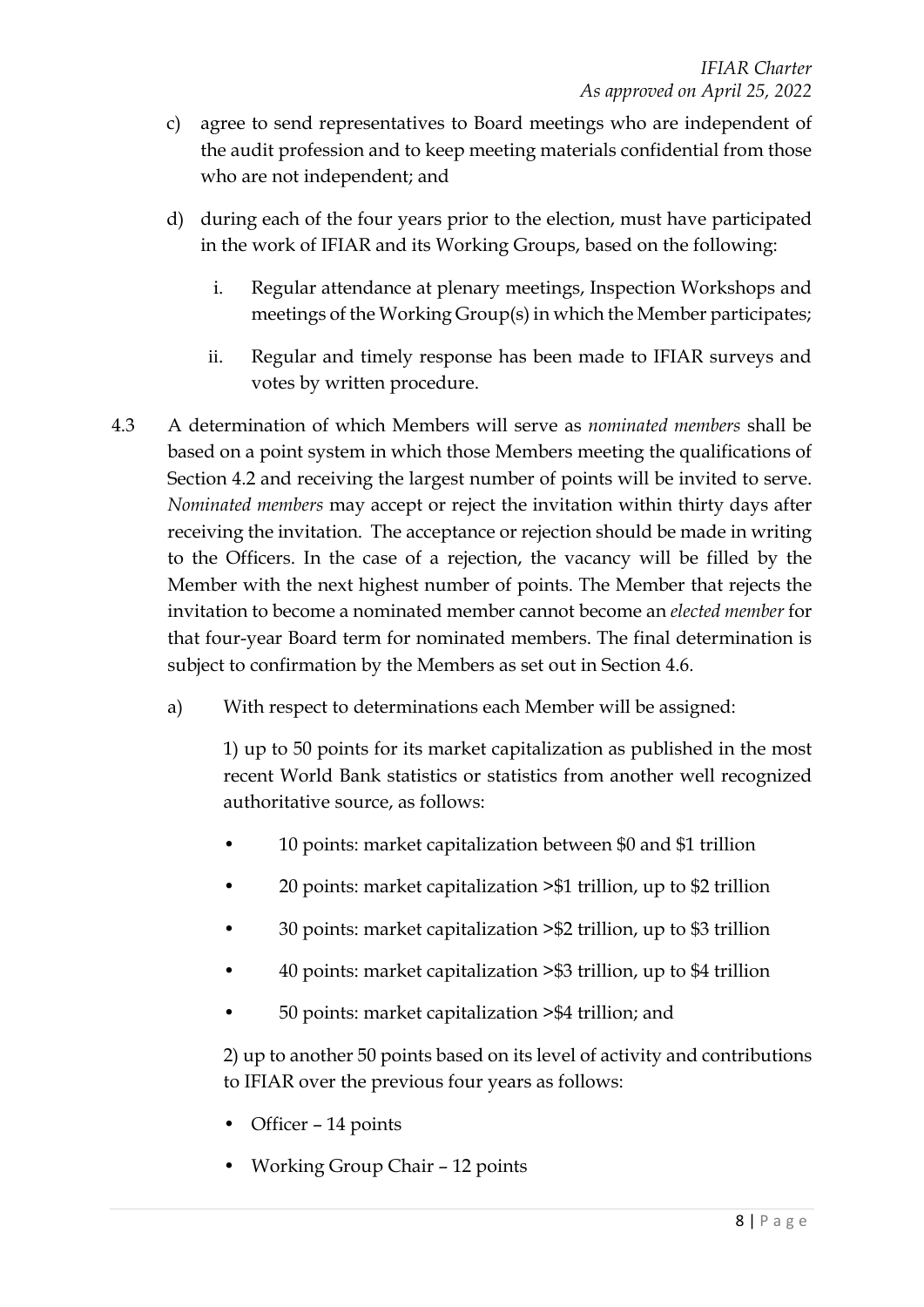- Board member 10 points
- Host of a major IFIAR event to which all Members are invited 8 points
- Participation in two or more Working Groups– 6 points
- Board Committee Chair– 6 points
- Working Group Vice-Chair 6 points

In the case of a tie on points, the Member with the larger market capitalization shall be given preference.

- 4.4 *Elected members* shall be elected by vote of the Members. Subject to the general qualifications in Section 4.2, they may be re-elected without limitation on the number of terms. Nominations for candidates for *elected member* positions on the Board will be sought for a period of sixty days beginning three months before the plenary meeting. In casting their votes for *elected members,* Members should consider the importance of having geographic diversity and regulators from small and/or emerging markets on the Board. At their request, candidates will be informed of the number of votes they receive. If there are not more candidates available for elected Board membership than there are open positions, the election may be conducted by written procedure before the next plenary meeting.
- 4.5 The term for all Board members shall be four years, and the terms of the *elected members* shall be staggered. Elections for *elected members* will be held every two years.
- 4.6 The determination of *nominated members* will be made every four years prior to a plenary meeting and presented to the Members for confirmation at that meeting. Subject to the general qualifications in Section 4.2, *nominated members* may serve without limitation on the number of terms.
- 4.7 In the event of a vacancy among *nominated members,* a replacement *nominated member* shall be determined in accordance with Section 4.3 and presented to the Members for confirmation at the next plenary meeting. In the event of a vacancy among *elected members*, such vacancy will be filled at the next plenary meeting in accordance with Section 4.4. Board members that fill vacancies will serve out the remainder of the term of the member they are replacing.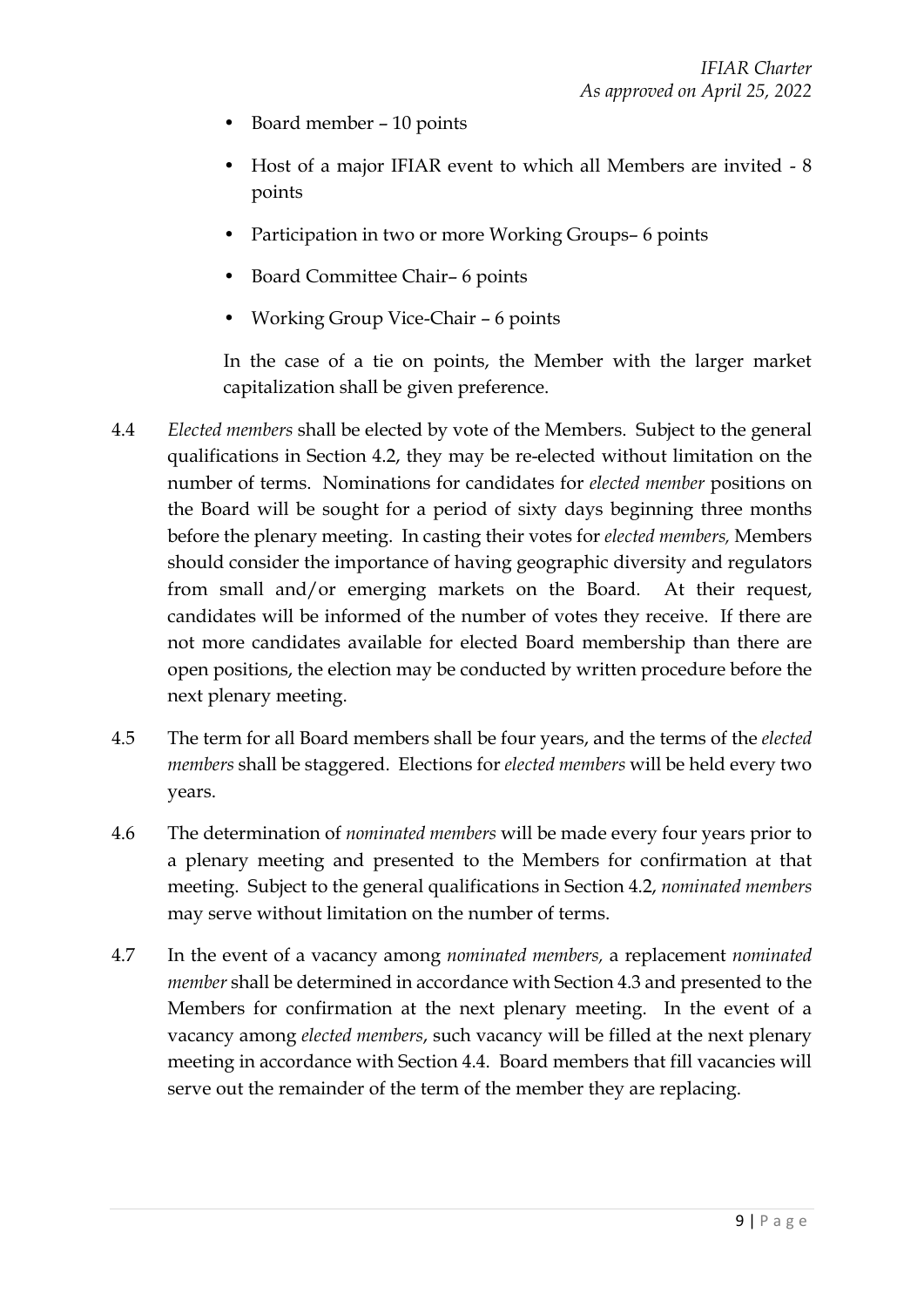- 4.8 In order to remain on the Board once nominated or elected, a member must participate in at least 50% of the Board meetings held in each twelve month period. A Board member must also continue to meet the general qualifications of Section 4.2. If the Board member cannot meet these requirements, the Officers, in consultation with the other Board members, may require such Board member to resign and the Officers shall seek a replacement by conducting a selection or election pursuant to Sections 4.7. A Board member who resigns may participate again in the next election and nomination cycle.
- 4.9 Board meetings shall be held on a regular basis with adequate notice provided in advance to all Board members. There shall be a minimum of two Board meetings per year. In order for the Board to conduct official business at a meeting, a quorum of two-thirds of voting Board members must participate in the meeting. Meetings may be in person, by teleconference, or by video conference. When necessary, decisions of the Board also may be taken by written procedure. Unless otherwise determined by the Officers, the Executive Director may participate in any Board meeting on an *ex officio* basis but shall not have a vote.
- 4.10 Each nominated and elected Board member shall have one vote. Decisions of the Board shall be made by consensus. Where consensus cannot be reached after reasonable efforts, the Board will revert to the Members for a decision in accordance with the provisions of Section 3 of the Charter. Matters related to personnel will be subject to procedures adopted by the Board.
- 4.11 All decisions of the Board shall be recorded and either communicated to the Members by, or on behalf of, the Officers or made available for review by the Members on the IFIAR website or in the Board archives, with the exception of personnel matters related to the Secretariat.
- 4.12 The Board shall be led by two Officers, a Chair and a Vice-Chair, whose duties are set forth in Section 5.
	- a) The Chair shall seek nominations<sup>4</sup> for the Officer(s) position(s) before the plenary meeting during which an election is scheduled. The Chair and Vice-Chair shall be elected by the Members by simple majority from candidates who are officials of, and are nominated by, jurisdictions that are members of the Board.

The procedure followed will be similar to the procedure for nominating elected members as set out in Section 4.4.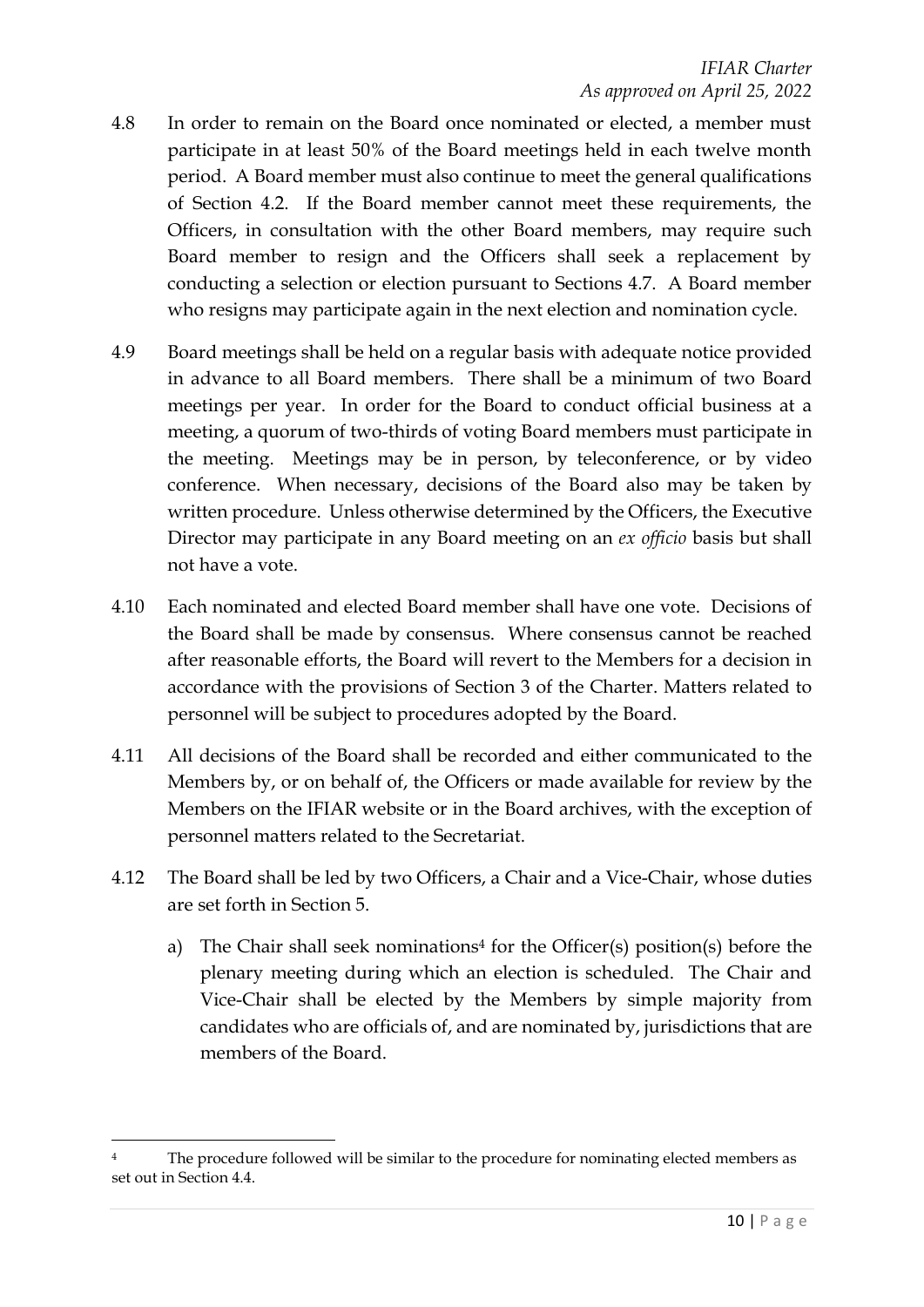- b) The term of an Officer shall be two years. Officers may not serve consecutive terms in the same position but may be re-elected after a cooling-off period of four years. Officers do not have a vote independent of their jurisdictions. In principle, the Officer and its jurisdiction's representative in the Board should be two different individuals.
- c) In the event that the position of either the Chair or Vice-Chair becomes vacant, the Members will elect individual(s) to serve out the term of the vacant position in accordance with the procedure set forth in Sections 4.12.a and 4.12.d. This election can take place either at a plenary meeting or by written procedure, at the discretion of the Board. If the remaining term of the vacant position is less than one year, the individual who has served out the term may be nominated to serve a full term in that position. In the event that the position of the Chair becomes vacant, the Vice Chair shall act as Chair until the election has been conducted.
- d) If multiple candidates are nominated for any position, the election for that position shall take place at the plenary meeting. All elections shall be by secret ballot, to be repeated until one nominee is elected by a simple majority of the Members. At their request, candidates will be informed of the number of votes they receive. If only one candidate is nominated for either position or if the election is conducted to fill a vacancy as referred to in Section 4.12.c and the remaining term is more than half a year, the election for that position may be conducted by written procedure before the next plenary meeting. The Chair (or Member designated by the Board) shall collect and count votes and report results to the Members.
- e) If the Chair or Vice-Chair is from a jurisdiction that ceases to be a Board member, that Officer will cease to be an Officer and the vacancy will be filled in accordance with Section 4.12.c.
- f) It is recognized that under the Articles of Association, the General Assembly subsequently will have to appoint the elected Chair and Vice-Chair as Directors of the Association.
- 4.13 The Board shall periodically undertake a holistic review of its structure and functioning, at such intervals as deemed necessary but no later than once every five years and report the findings of its review to Members at a plenary meeting.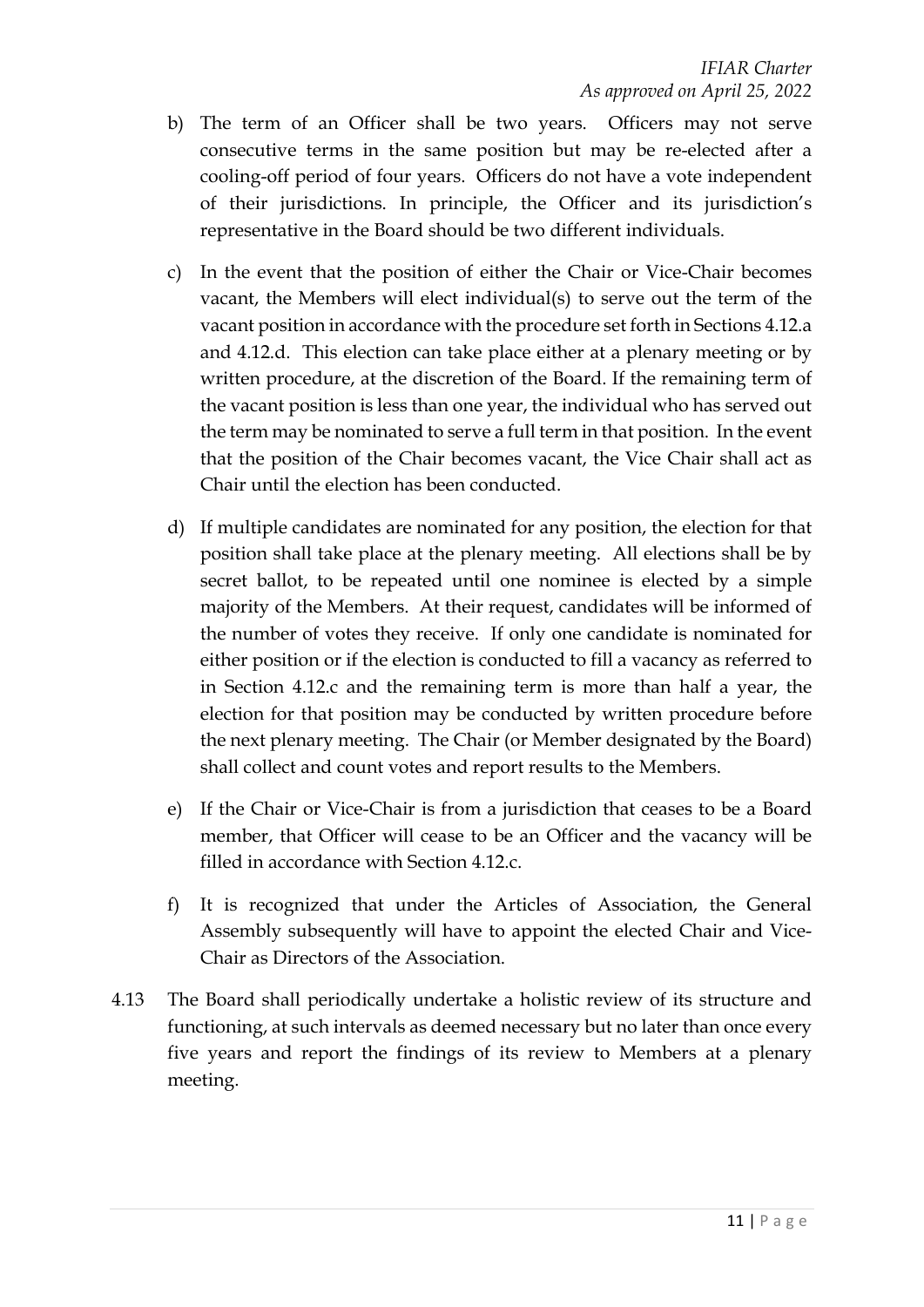## **Section 5 – Duties of the Board and Officers**

5.1 The Board shall be responsible for all matters as enumerated below, provided that the Board may delegate as it sees appropriate any task as part of the duties in 5.1.b-c to either the Officers, sub-groups of the Board, Working Groups, Task Forces, Members, the Secretariat and/or the Executive Director. Any delegation will be set forth in a formal delegation document. The delegation document shall include an indication whether sub-delegation of a delegated task is permitted. The delegation can be revoked at any time.

- a) The Board shall appoint the Executive Director, and set the terms and conditions of employment for the Executive Director and other staff of the Secretariat, including: the level of remuneration and benefits, conditions of service and scope of duties. The Board shall also have the right to terminate the employment contract of any employee of the Secretariat consistent with the terms of the contract and any applicable laws.
- b) The Board's duties shall be the following:
	- 1) To adopt rules of procedure for the conduct of Board meetings, including the power to set up Board subcommittees to deal with specific matters;
	- 2) To adopt procedures on personnel matters related to the Secretariat;
	- 2(a) To approve the IFIAR Operating Plan and oversee the implementation thereof;
	- 3) To present to the Members for their approval a Strategic Plan for the organization based on a discussion and consideration of priorities and both short and long term strategies;
	- 4) To monitor the operation of Working Groups, task forces and other teams;
	- 5) To affirm the appointment of Working Group Chairs that are selected in accordance with the WG-Governance policy in effect at the time of the selection;
	- 6) To develop and approve a policy on expenses and appropriate internal controls thereof;
	- 7) To approve IFIAR's Annual Report and determine distribution thereof;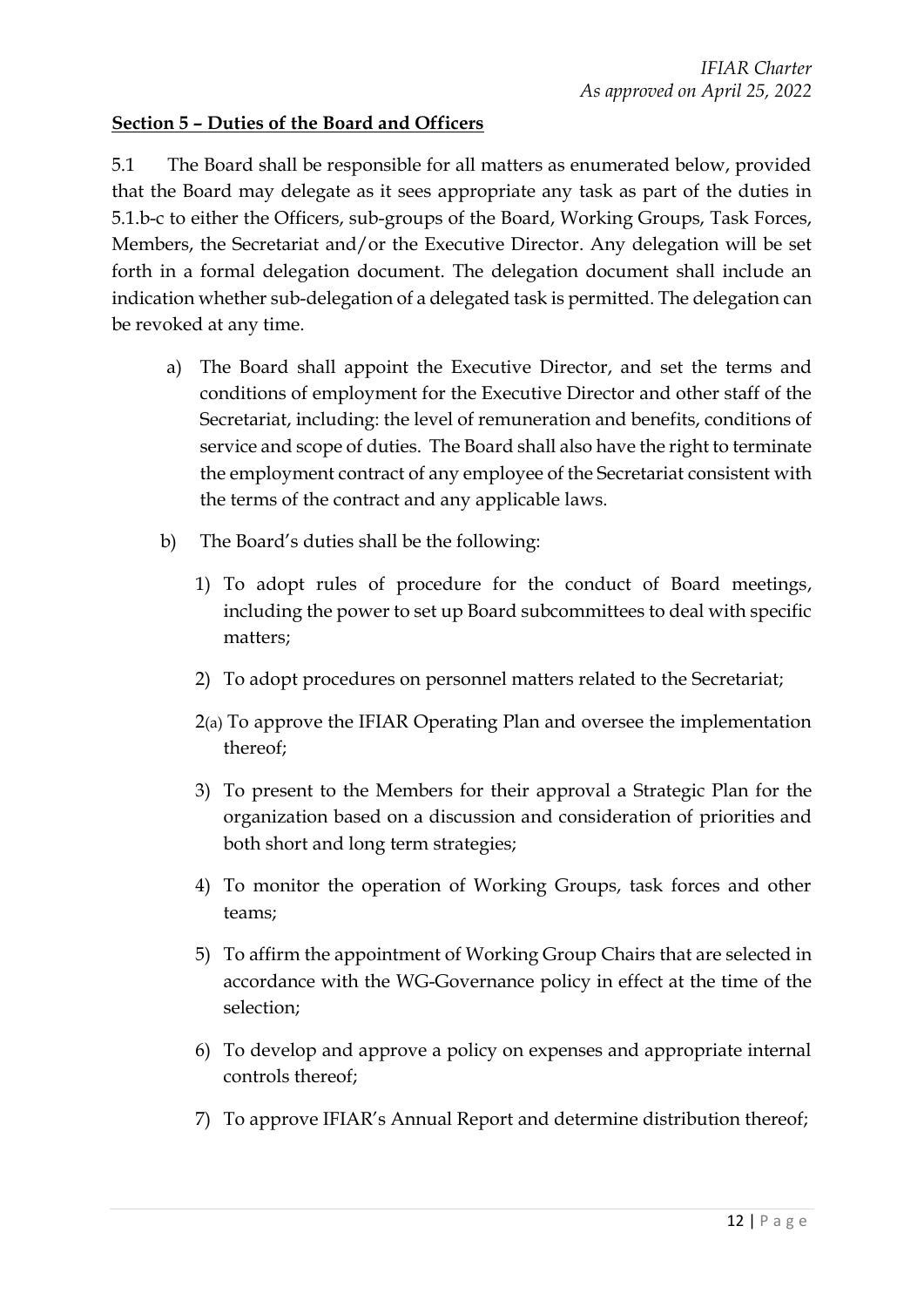- 8) To appoint and dismiss the auditor, according to the policy approved by the Board;
- 9) To develop, for approval by the Members, any changes as necessary to IFIAR's fee structure for membership dues as referred to in Section 9.3;
- 10) To recommend, for approval by the Members, the creation, suspension, or dissolution of Working Groups;
- 11) To recommend, for approval by the Members, a Working Group Governance policy;
- 12) To recommend, for approval by the Members, substantive changes to a Working Group's terms of reference;
- 13) To approve non-substantive changes to the terms of reference of Working Groups;
- 14) To create task forces and other teams to accomplish the objectives of the organization's Strategic Plan;
- 15) To approve attendance of *ad hoc* observers to Board or plenary meetings or parts thereof in accordance with Section 2.8;
- 16) To oversee the work of the Secretariat, including the approval of all Secretariat employment contracts;
- 17) To monitor the ongoing work of the organization;
- 18) To present draft agendas for plenary meetings;
- 19) To carry out any other duties delegated to it by the Members at plenary meetings or by written procedure;
- 20) To form subgroups of the Board and assign responsibilities to those subgroups as deemed appropriate; and
- 21) To fulfill any responsibilities assigned to it under the provisions of any multilateral agreement agreed to by the Members.
- 22) To externally communicate IFIAR Board views or positions that have been agreed by the Board.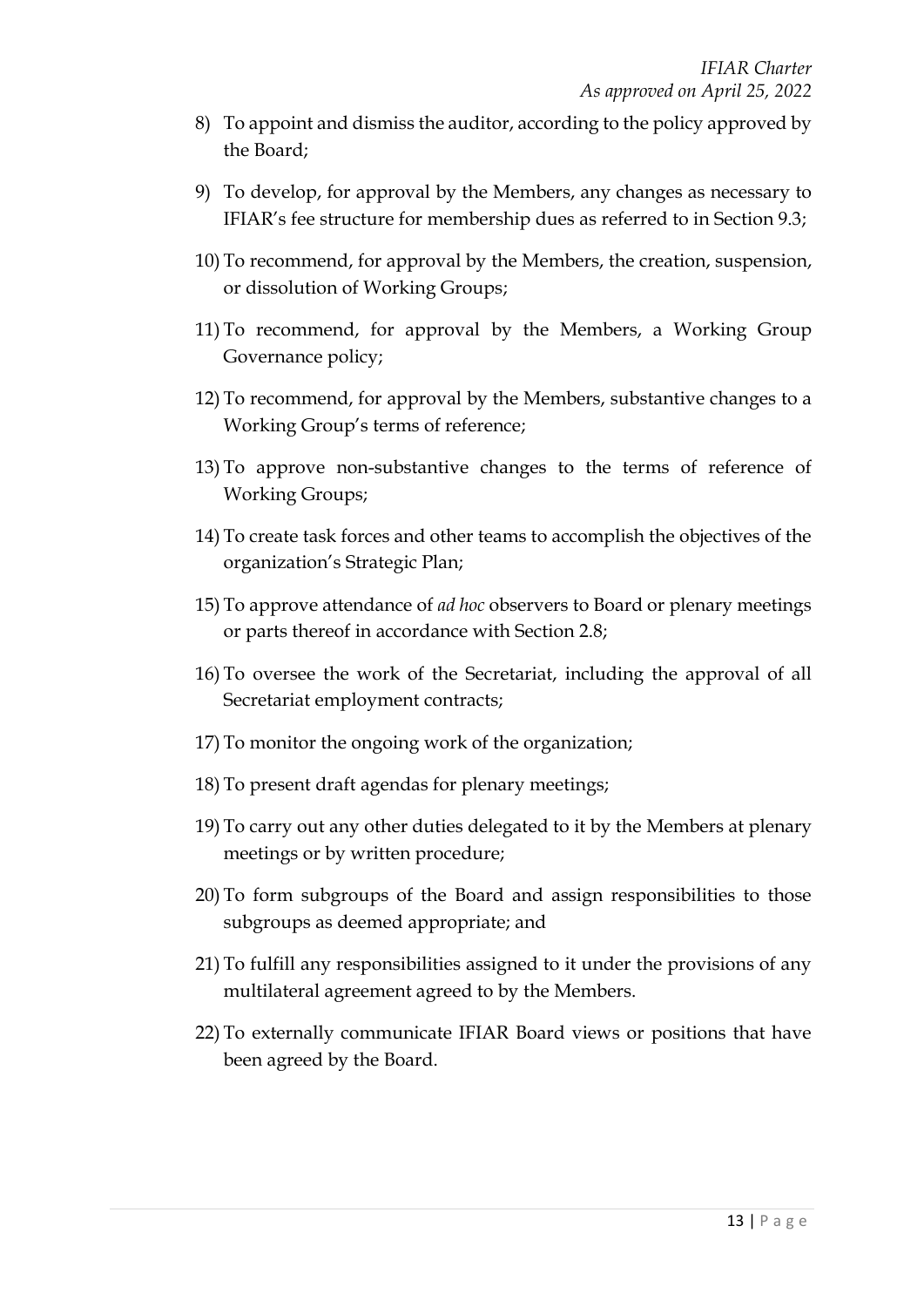- c) With respect to IFIAR membership, the Board shall:
	- 1) Review and recommend approval of an application for Member status in accordance with Section 2.3;
	- 2) Review and recommend approval of an application for associate status, in accordance with Section 2.2 and 2.3;
	- 3) Recommend suspension or termination of Members or Associates that no longer meet the membership criteria or who are in arrears on their membership fees; and
	- 4) Make modifications to IFIAR's annual membership profile template, and review the profile from each of the Members and Associates annually including the Member's confidentiality certification.
- 5.2 The Officers shall be responsible for all matters as enumerated below:
	- a) To convene and conduct plenary meetings of the membership, to issue invitations, and to determine which sessions are closed to observers and Members' and Associates' board members and other staff who are not independent from the audit profession, in accordance with Sections 2.7 and 7.6 respectively;
	- b) To extend invitations to ad hoc observers and others in consultation with the Board as provided in Section 2.8;
	- c) To take measures, in consultation with the Board, as set forth in Section 7.7, in case of breaches of confidentiality;
	- d) To convene and conduct meetings of the Board with or without non-Board members and propose meeting agendas;
	- e) To undertake actions necessary to prepare for an election, including seeking nominations for *nominated members* and *elected members*, Chair and Vice Chair, and preparing and presenting to the Members the determination of *nominated members* in accordance with Section 4.3;
	- f) To count and disclose the results of the votes of the Members;
	- g) To circulate minutes of the Board meetings to the Board members and maintain the archives of the Board for reference by the Members;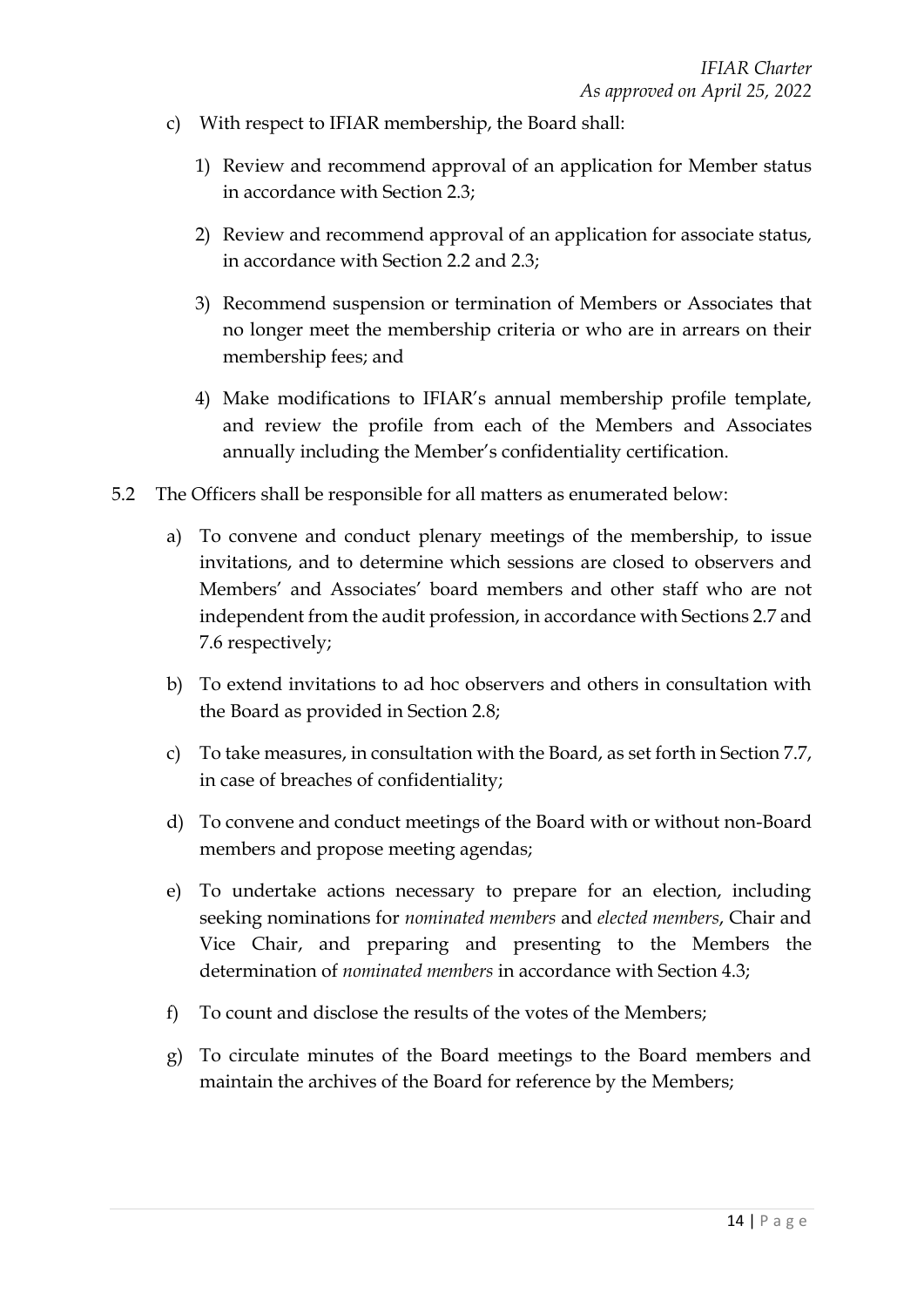- h) To oversee the drafting of papers such as policy papers and survey reports by subgroups of the Board, the Secretariat, the Working Groups, the Task Forces or individual Members, as assigned;
- i) To report to the Board, on at least a semiannual basis, the financial status of the organization;
- j) To prepare in conjunction with the Board, an annual budget to be approved by Members at a plenary meeting in accordance with Section 9.4;
- k) To present the annual budget, fee levels and report on the financial status to the Members in accordance with Section 9.4 and 9.8;
- l) To manage and administrate activities related to the Association;
- m) To prepare IFIAR's Annual Report for approval by the Board;
- n) To supervise any subgroup created by the Board to perform Board tasks, (e.g. membership outreach);
- o) To task the Secretariat in accordance with the Operating Plan, as well as convey specific instructions and determinations of the Board to the Secretariat;
- p) To sign on behalf of the Board all correspondence on personnel matters with respect to the Secretariat;
- q) To comply with the Board policy on expenses and appropriate internal controls;
- r) To ensure that the Executive Director of the Secretariat regularly reports to the Board on the activities of the Secretariat;
- s) To conduct annual performance appraisals of the Executive Director of the Secretariat for review by the Board;
- t) To communicate on a regular basis the activities of the Board to the Members and Associates;
- u) To sign all contracts for goods or services and all official correspondence on IFIAR's behalf as specified in the Articles of Association;
- v) To fulfill any responsibilities assigned to them under the provisions of any multilateral agreement agreed to by the Members;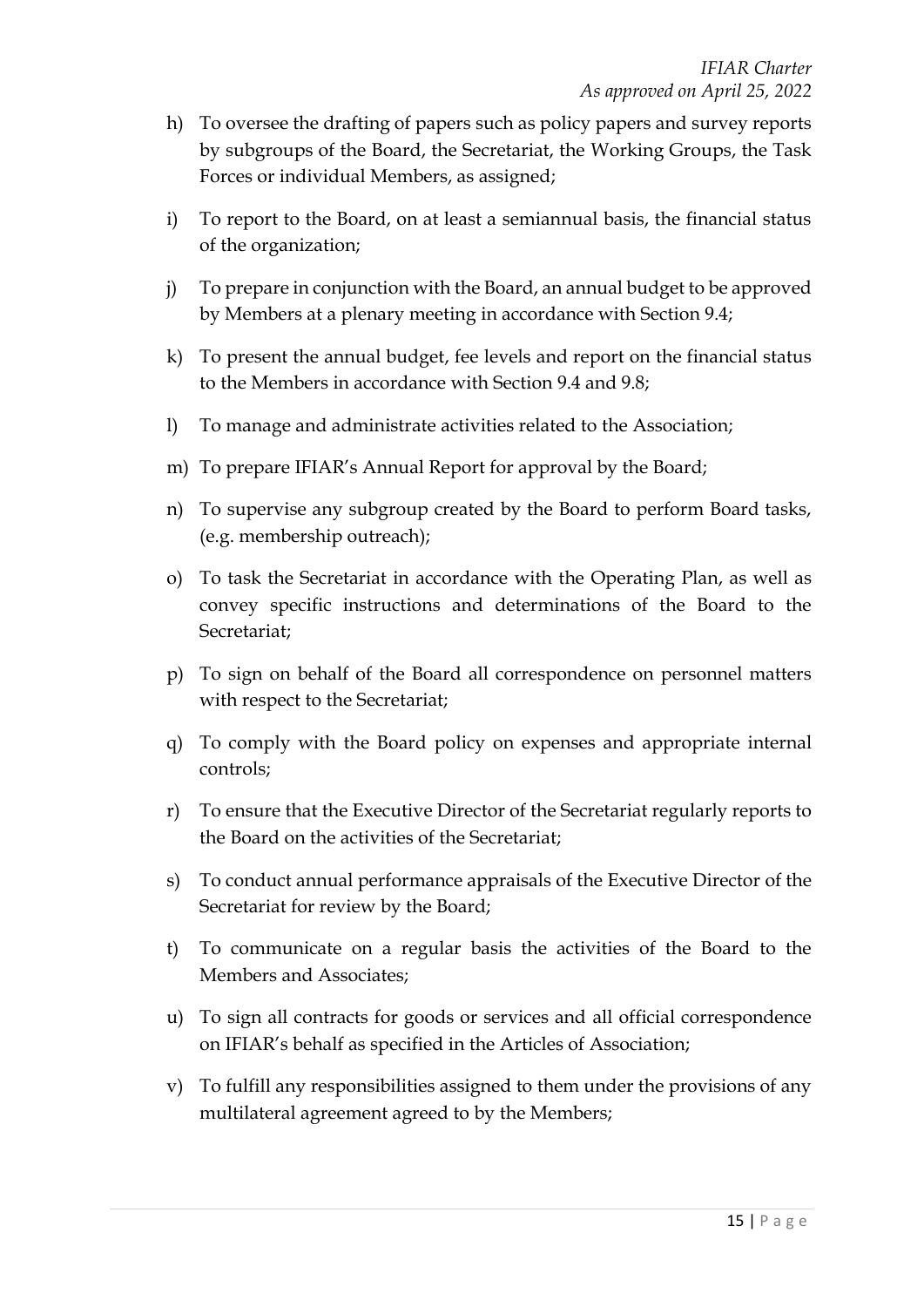- w) To represent IFIAR and manage external communications and relations as follows:
	- i. Communicating, without specific Members' approval, information about IFIAR's activities and providing their personal views, as identified as such;
	- ii. Representing IFIAR informally without specific approval of the Members;
	- iii. Designating Members or individuals to represent IFIAR at meetings of other organizations;
	- iv. Communicating common IFIAR views or positions that have been agreed to in accordance with the Communications Policy; and
	- x) Such other tasks of the Board that the Board delegates to the Officers.
	- y) To delegate the Officers' tasks to the Secretariat, the Executive Director, Working Groups, Task Forces or Members as appropriate. Any delegation will be set forth in a formal delegation document. The delegation document shall include an indication whether the sub-delegation of a delegated task is permitted. The delegation can be revoked at any time.
- 5.3 All other duties and responsibilities not enumerated in paragraphs 5.1 and 5.2 above shall remain with the Members. In accordance with Section 3 (Decision making arrangements), the Members may delegate from time to time any tasks not set forth above without formally amending this Charter.
- 5.4 *[intentionally deleted]*

## **Section 6 – Duties of the Secretariat**

- 6.1 The Secretariat's responsibilities shall be to:
	- a) Provide administrative and/or organizational support to the Officers and/or Board in fulfilling their responsibilities under Section 5.
	- b) Provide support to Working Groups, Task Forces and other teams in their operations;
	- c) Maintain records and archives;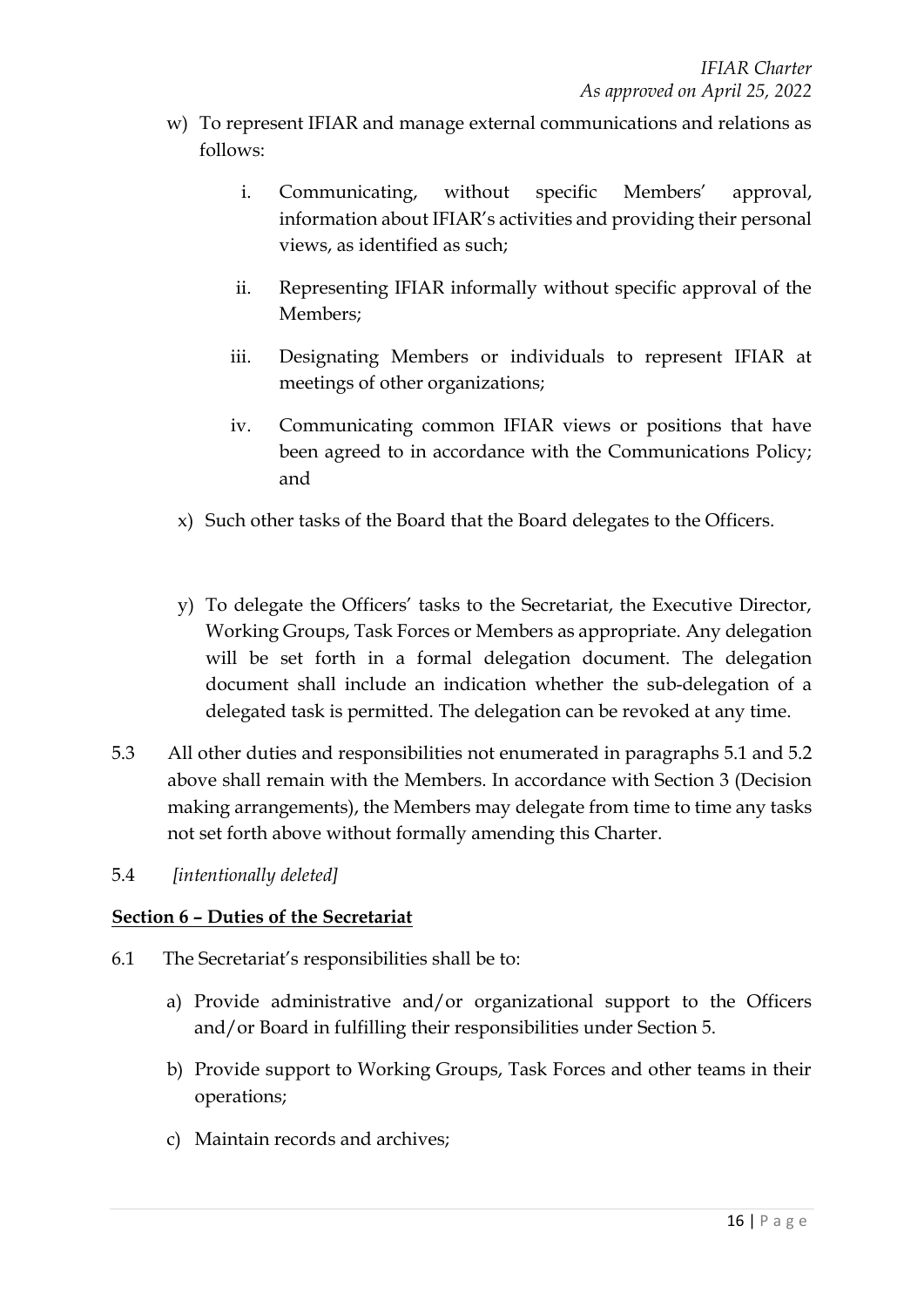- d) Monitor information on audit oversight practices globally;
- e) Undertaking any other work or tasks assigned by the Officers or Board;
- f) Keeping the books and records and account for the Association;
- g) Comply with the Board policy on expenses and appropriate internal controls;
- h) Any other tasks delegated to the Secretariat.
- 6.2 The Secretariat shall have an Executive Director. The Executive Director shall be responsible to the Board and Officers for:
	- a) Providing high level assistance to the Officers and Board in preparing meetings, decision making and reports;
	- b) Leading and managing the Secretariat staff;
	- c) Overseeing the operations of the Secretariat;
	- d) Assisting the Board in identifying audit quality issues and potential areas of activity for IFIAR;
	- e) Assisting the Officers and the Board in bringing about consensus on issues;
	- f) Assisting the Officers in representing IFIAR in accordance with the Communications Policy;
	- g) Assisting in enhancing IFIAR's external profile;
	- h) Any other tasks delegated to the Executive Director.

## **Section 7 – Confidentiality**

- 7.1 Members, Associates, Board members, Officers, Working Group members, Task Force members and other subgroup members, and the Secretariat are required to keep internal IFIAR information confidential, except when national law overrides the commitment to keep information confidential. When such override occurs, it should be notified to the Officers and Secretariat.
- 7.2 Confidential IFIAR information shall be divided into two Levels of confidentiality. Level One information is comprised of most of IFIAR's confidential meeting materials, including most Working Group papers, papers relating to IFIAR's budget, governance and policies. Level Two information is more sensitive information and includes but is not limited to, the individual responses from Members to any of IFIAR's surveys and detailed information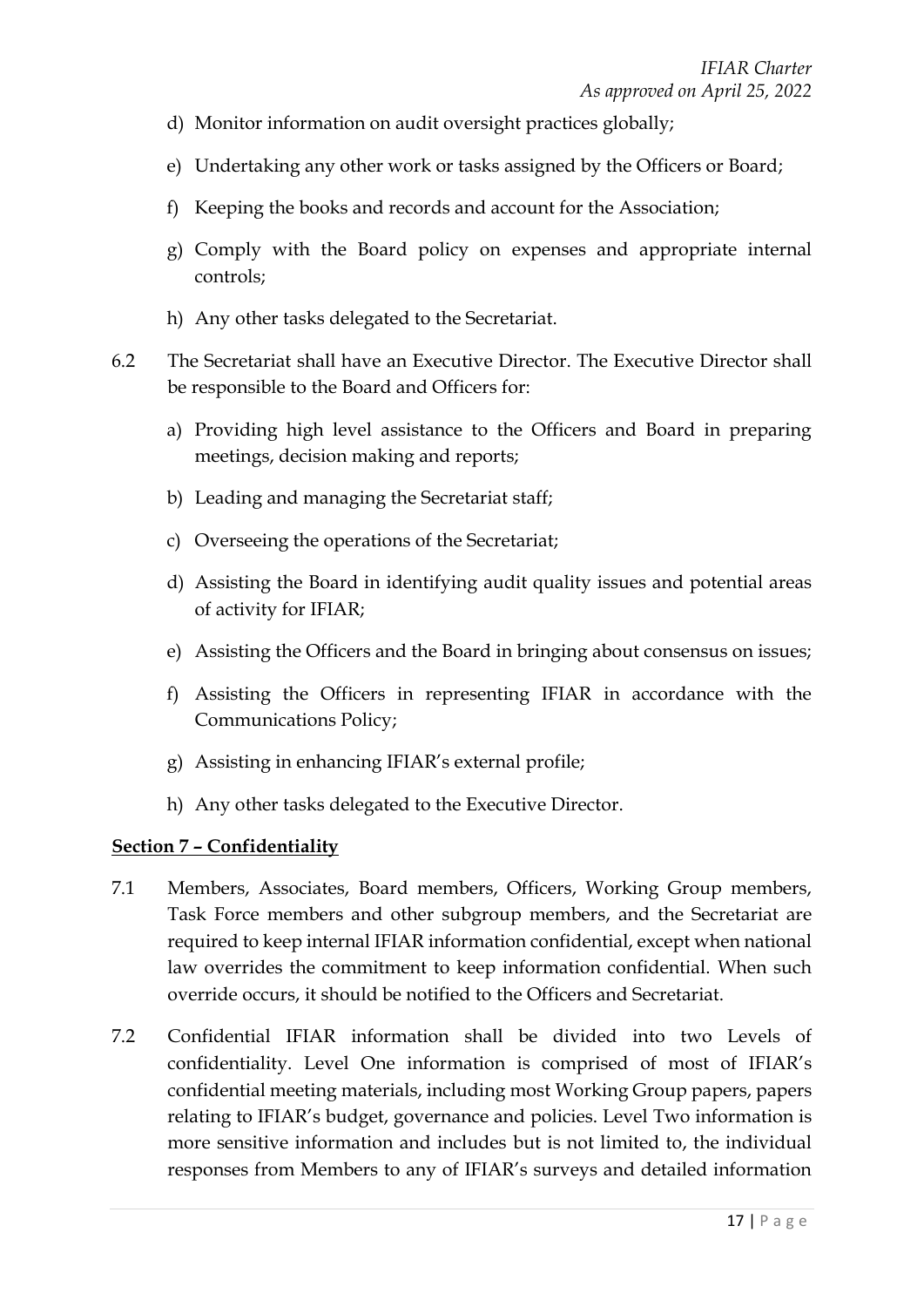that firms provide.

- 7.3 Members and Associates are required to keep internal IFIAR information confidential as set forth below:
	- a) Members and Associates shall include a self-certification agreeing to maintain Level One and Level Two information confidential in IFIAR's membership application form and the annual Member Profile document. When accessing the Members' Only area of IFIAR's website, they will acknowledge that they will keep the posted information confidential;
	- b) Members and Associates shall inform the Secretariat of any changes in their list of individuals included in IFIAR's Distribution list and/or individuals with website access to the Members' Only area of IFIAR's website;
	- c) Members and Associates shall only use individuals' e-mail addresses through the Member or Associate organization's official e-mail service;
	- d) Members and Associates shall have safeguards in place to ensure that confidential information is not shared with third parties outside their organization. Members and Associates who have individuals who are not independent from the audit profession shall also have safeguards in place to ensure that confidential information is not shared with such individuals;
	- e) Members and Associates shall have safeguards in place to ensure that information is kept confidential when staff members leave their organizations.
- 7.4 Level One information will only be shared with the Members and Associates under the restrictions as set out in 7.3. Level Two information will only be shared within IFIAR on an as-needed basis for completion of the work of IFIAR and will not be shared with the Members or Associates at large or revealed outside IFIAR except, in the case of information provided by a Member or Associate, with the express permission of the Member or Associate.
- 7.5 The party responsible for determining if information is in Level One or Two is:
	- a) the Board, in the case of Board-projects/papers;

b) the Chair and/or Vice Chair, in the case of Officers - or Secretariat led projects/papers; or

c) the Working Group Chair, in the case of Working Group projects/papers.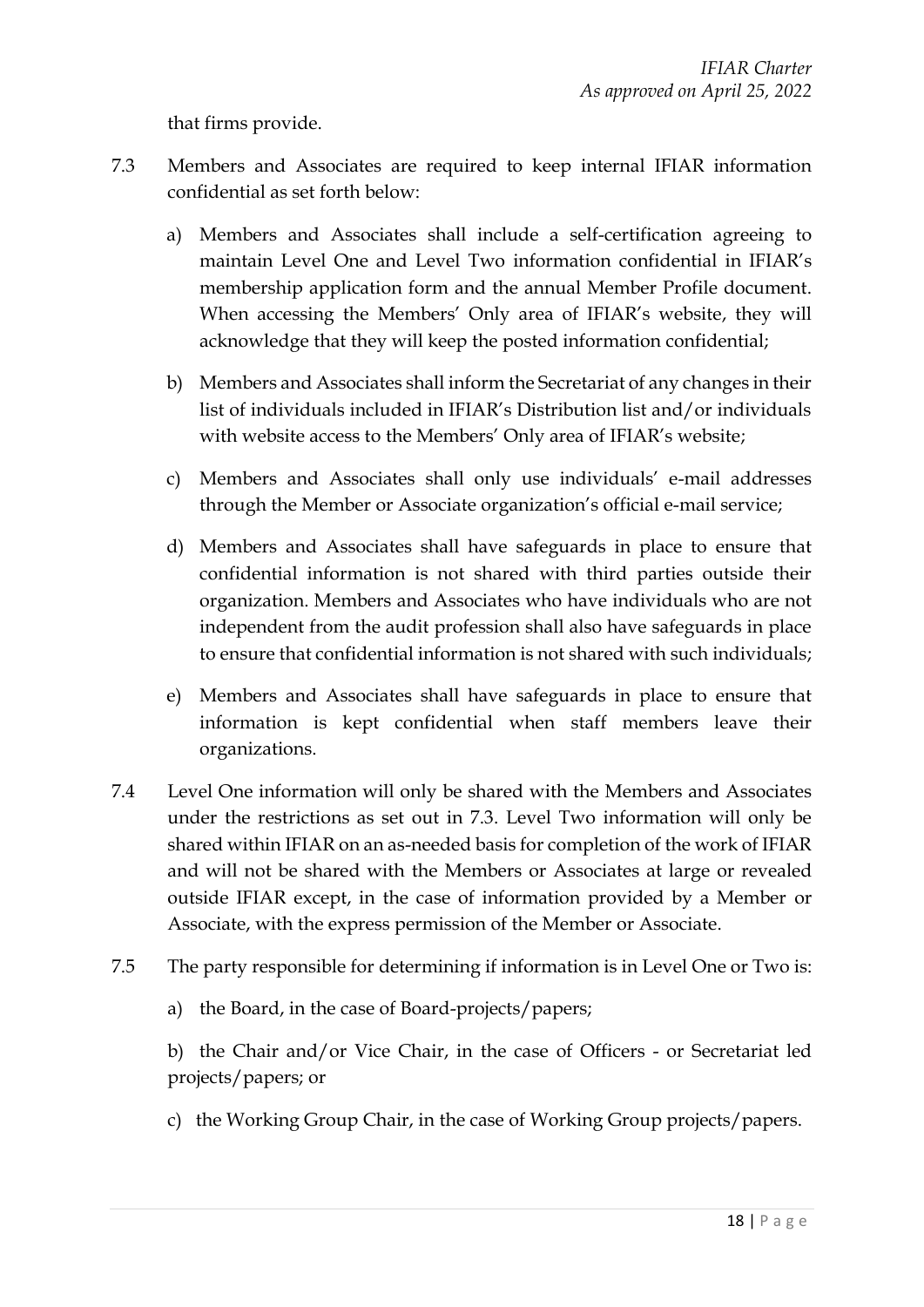The responsible party will mark "Confidential Level One" or "Confidential Level Two" on all papers that contain confidential information. The Secretariat will keep an overview of the levels of confidentiality shared within IFIAR.

- 7.6 Individuals from Member or Associate organizations who are not independent of the audit profession are precluded from participating in any non-public IFIAR meeting.
- 7.7 Breaches of confidentiality

In the event that it is apparent that a Member, Associate, Board member, Officer, Working Group member, Task Force member or other subgroup member, or Secretariat staff does not comply with the confidentiality requirements as described above, the Officers may decide, in consultation with the Board, to:

- a) give a warning;
- b) withhold Level One and/or Two information;
- c) notify the breach to the Members and Associates;

d) suspend or remove a Member from a Working Group or a Member or Associate from a Task Force;

- e) recommend, for approval by the Members, the:
	- i. suspension or termination of that Member or Associate of IFIAR, or
	- ii. removal of a Working Group Chair and Vice Chair, Board member and/or Officer.
	- f) approve disciplinary measures against Secretariat staff based on their employment agreement as appropriate.

The Member, Associate or person in breach of confidentiality cannot take part in the decision- making on this matter, but will be given the opportunity to express its/his/her views. If the breach has been committed by an Officer or the Member from which the Officer originates, the decision will be taken by the unassociated Officer, in consultation with the Board.

#### **Section 8 – Transparency and accountability**

8.1 IFIAR operates with a high degree of transparency and should: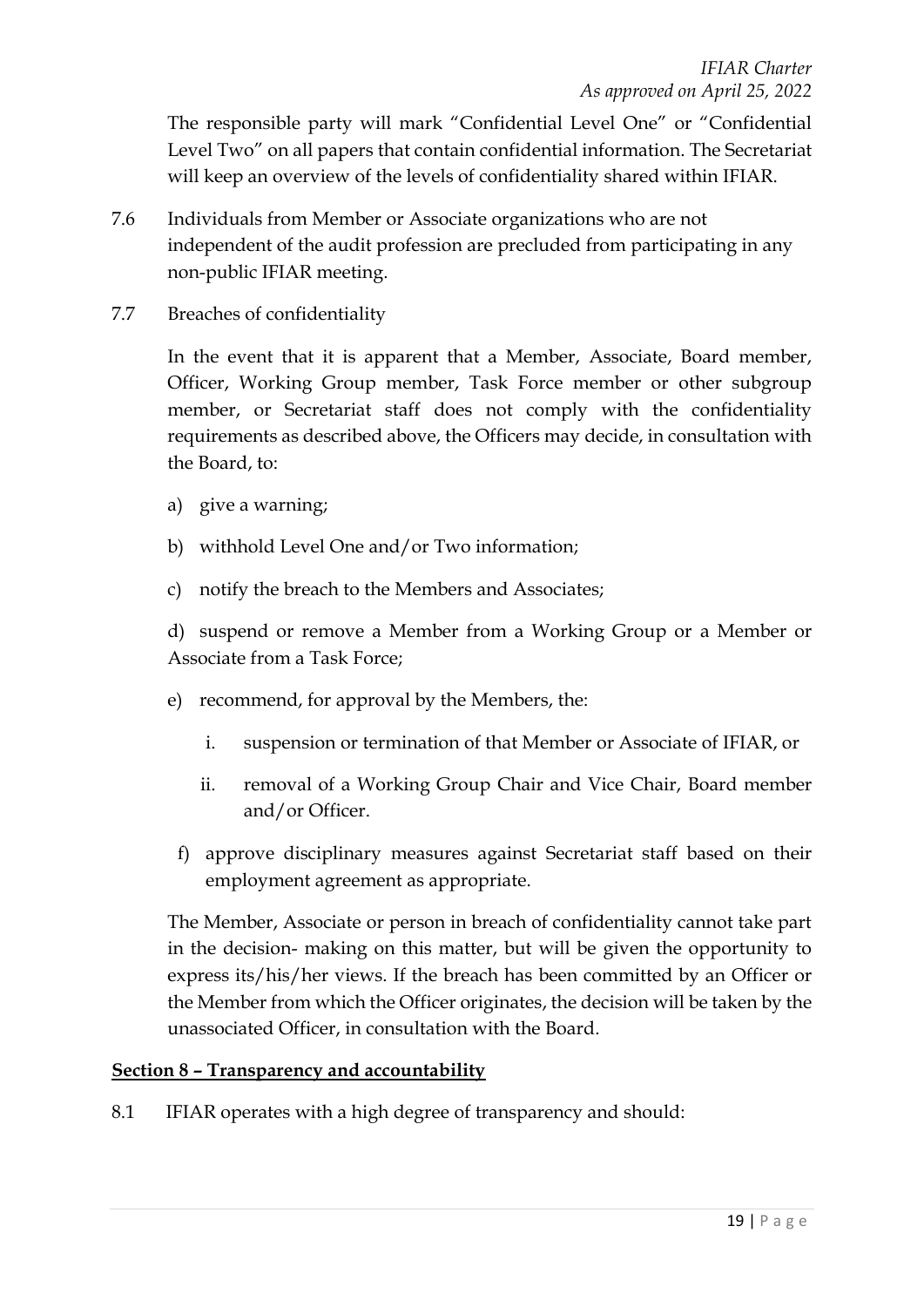- a) Issue an Annual Report;
- b) Issue press releases about its activities and views or positions when adopted;
- c) Maintain a publicly available website, which includes at least the following information:
	- i. IFIAR's Charter;
	- ii. List of Members, Associates, and Observers;
	- iii. Information about IFIAR's Strategic Plan and activities;
	- iv. IFIAR views or positions when adopted;
	- v. Press releases; and
	- vi. Formal public notices of the Association.

#### **Section 9 – Resources and funding**

- 9.1 IFIAR's activities will be undertaken on a collaborative basis, with Members, Associates, Officers and Board members meeting their own expenses, with the exception that the Members and Associates will contribute to the funding of the Secretariat resources necessary for IFIAR's ongoing operations.
- 9.2 IFIAR shall have a financial year beginning on 1 January.
- 9.3 The Board shall review the fee structure for (re)approval by the Members.
- 9.4 The Officers shall present, in conjunction with the Board, for approval by the Members at a plenary meeting before the start of each financial year a proposed budget and corresponding fee levels based on the approved fee structure. The proposed budget shall set out the proposed activities and the related organizational and administrative resources. A portion of IFIAR-related travel expenses of the Officers may be expressly and specifically provided for in an approved budget. Other than as so provided, the budget shall exclude costs of the Officers' and Board members' travel and accommodation and the time spent by the Officers and Board members on IFIAR matters. As set out in section 9.1, these costs will be borne by their respective home organizations as their own expenses.
- 9.5. After discussion amongst the Members and, if necessary, amendments to the Officers' proposals, the Members will approve the budget and fee levels.